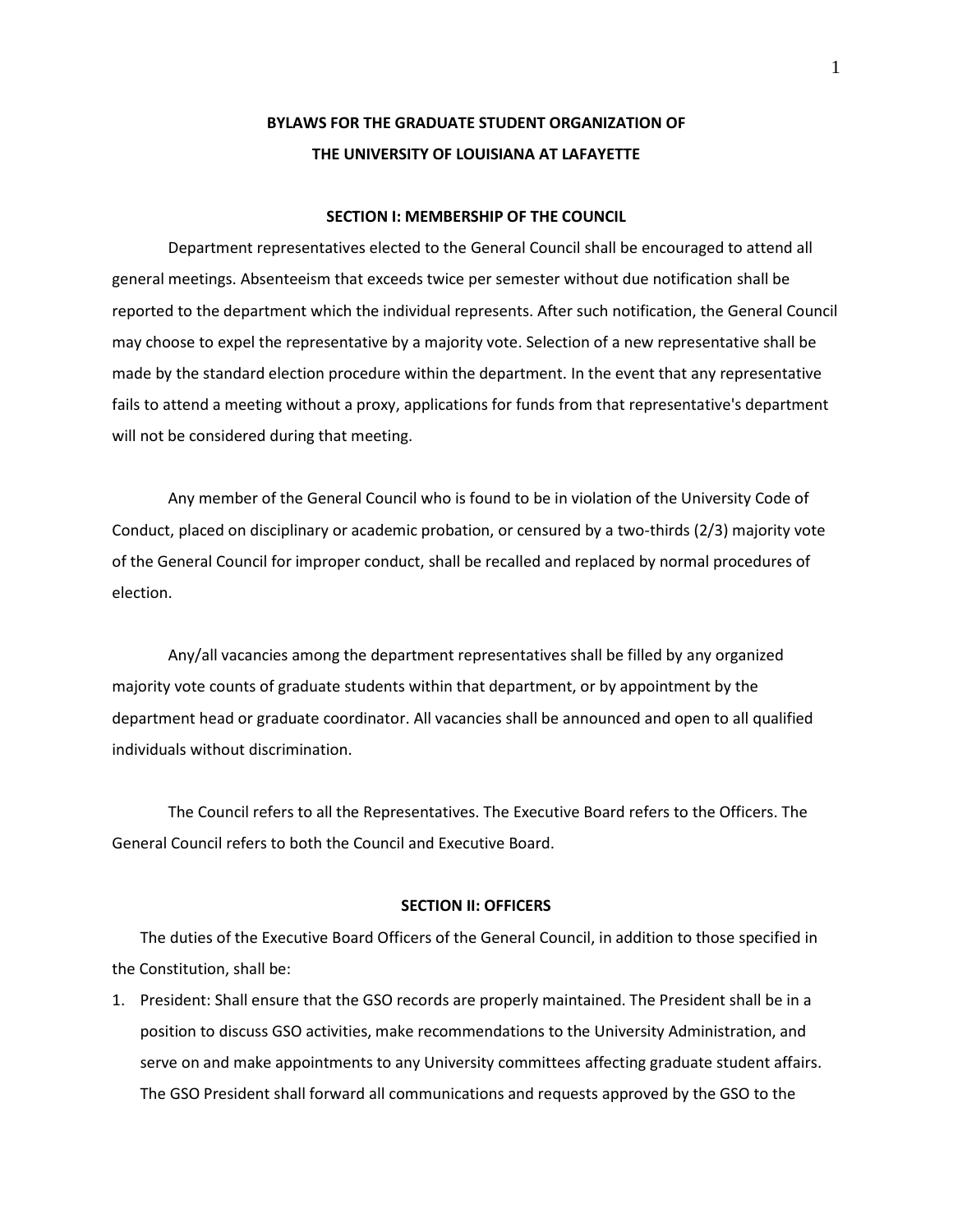Director of the Graduate School, or through appropriate University channels, as needed. The president shall provide a report, either oral or in writing, of any and all meetings the president has in which they are acting in their official capacity.

- 2. Vice President: Shall serve in the absence of the President, assist the President with assigned responsibilities, and serve as the chair and ex-officio member of the Advocacy Committee formed under the provision of Section IV.
- 3. Secretary-Treasurer: Shall take and record the minutes of the Council meetings, maintain the file of approved minutes, report on the status of the GSO account at each meeting, and serve as the chair and ex-officio member of the Funding Committee formed under the provision of Section IV.
- 4. Public Relations Chair: Shall take responsibility of all social media accounts, assist the Secretary in communicating all GSO activities and events and serve as the chair and ex-officio member of the Communication Committee formed under the provision of Section IV.
	- a. In the case of no PR officer, the duties of that officer shall fall to the Secretary or Treasurer primarily as aided by the rest of the executive officers.

The requirements for eligibility for service on the Executive Board shall be:

- 1. In order to be eligible for election to the Executive Board, an individual must have a history of at least one semester (excluding summer semesters) of service experience on the Council of the GSO. The General Council can bypass the bylaw for any special situation where no candidate meets the requirement with a two-thirds (⅔) majority vote.
- 2. In order to be eligible for election to the position of President, an individual must have a history of one semester's service experience on the Executive Board. In the event that no member of the Executive Board intends to run for President, or if only one Council member chooses to run, Representatives with a minimum of two semesters of service on the Council (excluding summer semesters) will then be included in those eligible for the position.
- 3. In order to be eligible candidate for the Executive Board, a member must be in good standing according to the Graduate School guidelines and carry a minimum 3.0 GPA.

If the Council decides by a two-thirds (2/3) majority vote, the role of Secretary-Treasurer may be divided into two separate roles of Secretary and Treasurer. Their divided duties, in addition to those specified in the Constitution, shall be: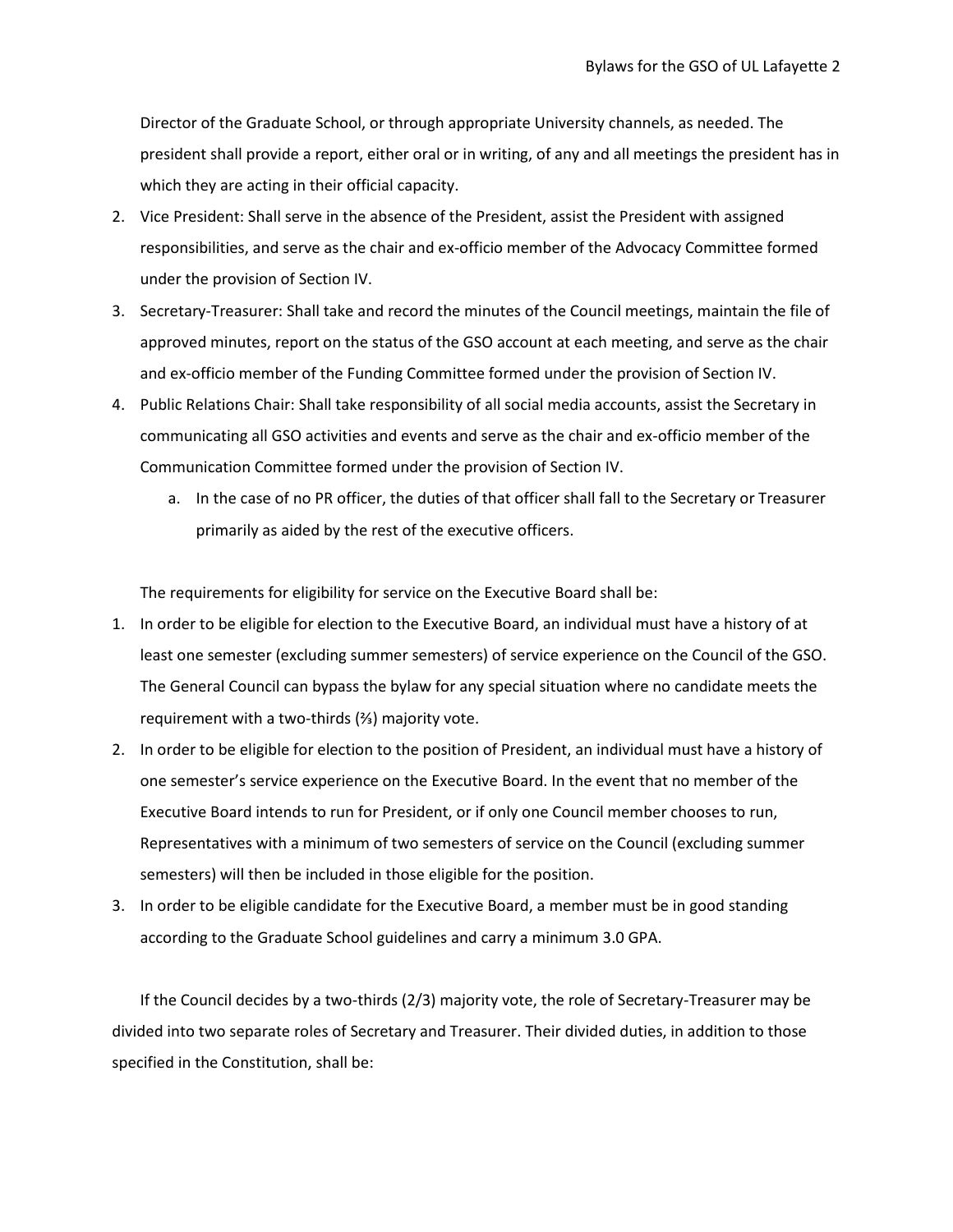- 1. Secretary: Shall take and record the minutes of the General Council meetings, maintain the file of approved minutes, and aid the other executive officers in their duties.
- 2. Treasurer: Shall report on the status of the GSO account at each meeting, and serve as the chair and ex-officio member of the Funding Committee formed under the provision of Section IV.

#### **SECTION III: COUNCIL MEETINGS**

Direct guidelines for all General Council meetings are set forth in the Constitution of the Graduate Student Organization.

For purposes of meetings, a "Quorum" shall be defined as a minimum of 51% of the current number of representatives, plus a minimum of one (1) member of the Executive Branch presiding.

The General Council shall meet three times during the Fall and Spring semesters and once during the Summer semester to consider funding requests. Meeting dates will be posted on the GSO website.

General Council meetings shall be held in an order and location determined by the Executive Board.

#### **SECTION IV: COMMITTEES**

The Graduate Student Organization will have the following three committees: Advocacy Committee, Funding Committee, Communication committee

Each of the committees will report to the Council and Executive Board. The committees are expected to follow the GSO Bylaws. In the event of a conflict of the committee's and the GSO's Bylaws, the GSO's Bylaws shall supersede the Committee's Bylaws.

Any representative or Executive Board member can recommend, to the General Council, the formation of any Ad-Hoc committee and/or task force for particular tasks or issues as needed, subject to approval by the General Council.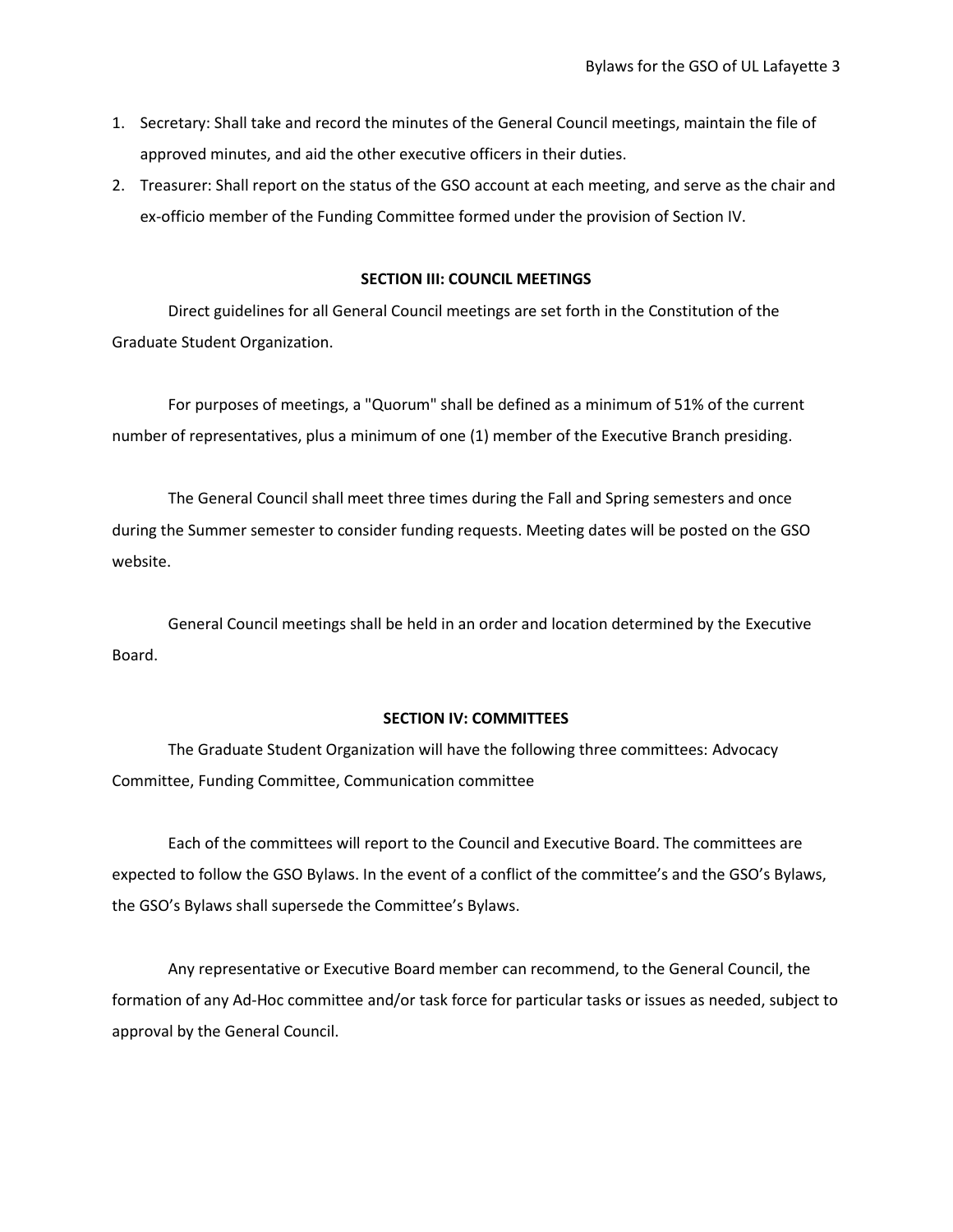Each committee will have its own set of guidelines. Committees can amend their guidelines, but amendments must be approved by a two-thirds (⅔) majority vote of the General Council. Furthermore, no decision made by any committee will be effective until it is approved by the majority vote of the General council. The constitutional language for each of the committees is under Section X: Appendix.

#### **SECTION V: APPROPRIATIONS**

Graduate students may request financial support from the Graduate Student Organization. The General Council-determined funding limits should be in line with the anticipated budget for that semester. A graduate student is allotted a \$400.00 maximum limit in funding per semester enrolled (\$500.00 if traveling to a Tier IV city). This limit may be used for travel or split between travel and research.

- 1. Funding Requests:
	- a. All requests shall be properly completed by the student(s) on the appropriate, approved form for that type of request. Requests for assistance shall be made on the GSO's Application for Financial Support form. Each request must be accompanied by an itemized list of expected expenses.
	- b. All requests must be accompanied by the following:
		- i. A cover letter from the student to the GSO verifying the request. If the request is for research support, this letter should briefly explain the nature of the student's research project, how it applies toward their graduation requirement, and an itemized list with the expenses involved. If the request involves attending a conference or convention, the letter should verify that event as a valid professional function in the student's field. If the student will be presenting an original work at a conference, the letter should verify this.
		- ii. A letter of support from the student's project director, advisor, or department head. This letter should be on University letterhead (not a photocopy), should state why the request for GSO funding is supported, should verify that event as a valid professional engagement in the student's field, and must be physically signed by the author.
		- iii. A funding request for participation in a professional engagement with academic duties must also be accompanied by confirmation. Confirmation options include: a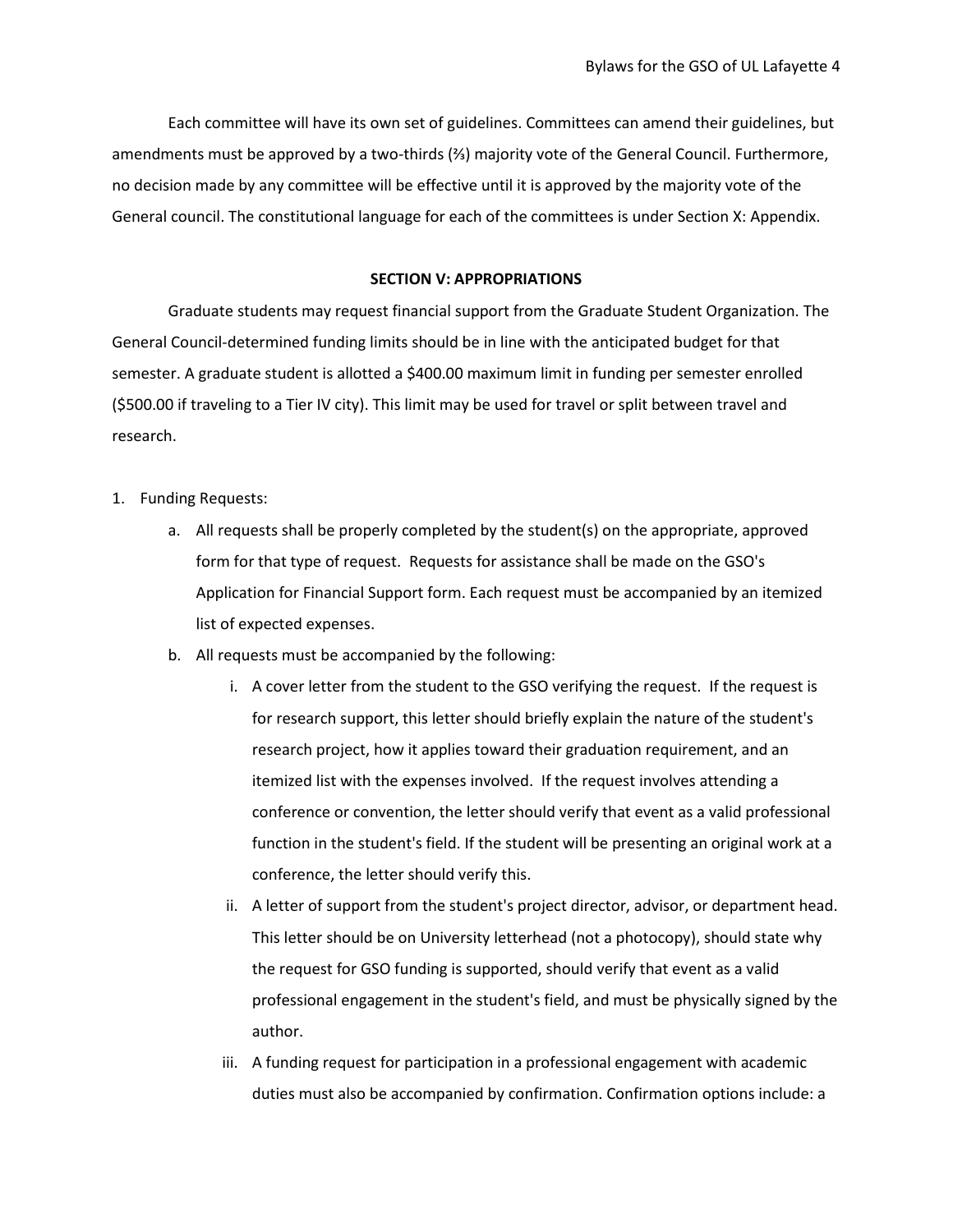letter from the organizers of the professional engagement or a copy of the schedule. Confirmation should include the applicant name as presenter, date, and time along with the academic duty being performed. The funding request will not be released by the President to the proper funding channels until the confirmation is received. The confirmation must be received no later than one week before the third meeting of the semester of travel. Failure to receive confirmation of duties before this deadline will result in the application being voided. Funds coming available as a result will be used to fund applications from the waiting list in a first come, first serve manner based on the order they were received. If you cannot produce confirmation of duties before the aforementioned deadline, please contact the Executive Board; the Executive Board reserves the right to extend this deadline for applicants deemed to have extenuating circumstances.

- c. Funding requests will be referred to individual Department Representative and subsequently submitted to the President by the designated deadline set by the President prior to each meeting. Department representatives may only sign applications for funding when all sections delineated in Section V: 1b i-iii have been completed.
- d. Incomplete applications will only be conditionally approved at the third meeting or the summer meeting, and the applicant will have two weeks to get the missing materials to the President. Any incomplete applications submitted to the first or second meeting will be returned to the student and must be completed and re-submitted to the following meeting to be eligible for funding. If you feel you have extenuating circumstances for a conditional approval, you *must* contact the President at least eight (8) days before the meeting: gso@louisiana.edu
- 2. Funding up to \$400.00 will be considered for the following (\$500.00 for traveling to a Tier IV city).
	- a. Expenses incurred during a professional engagement in which a student is presenting original materials that have been vetted and either accepted or invited by organizers of the engagement.
	- b. Expenses incurred while attending a conference or workshop at which a student is participating in a capacity deemed by the Funding Committee as an academic duty followed by a majority vote of the General Council. It is left to the discretion of the Funding Committee to consider the academic activities of all graduate departments as they are made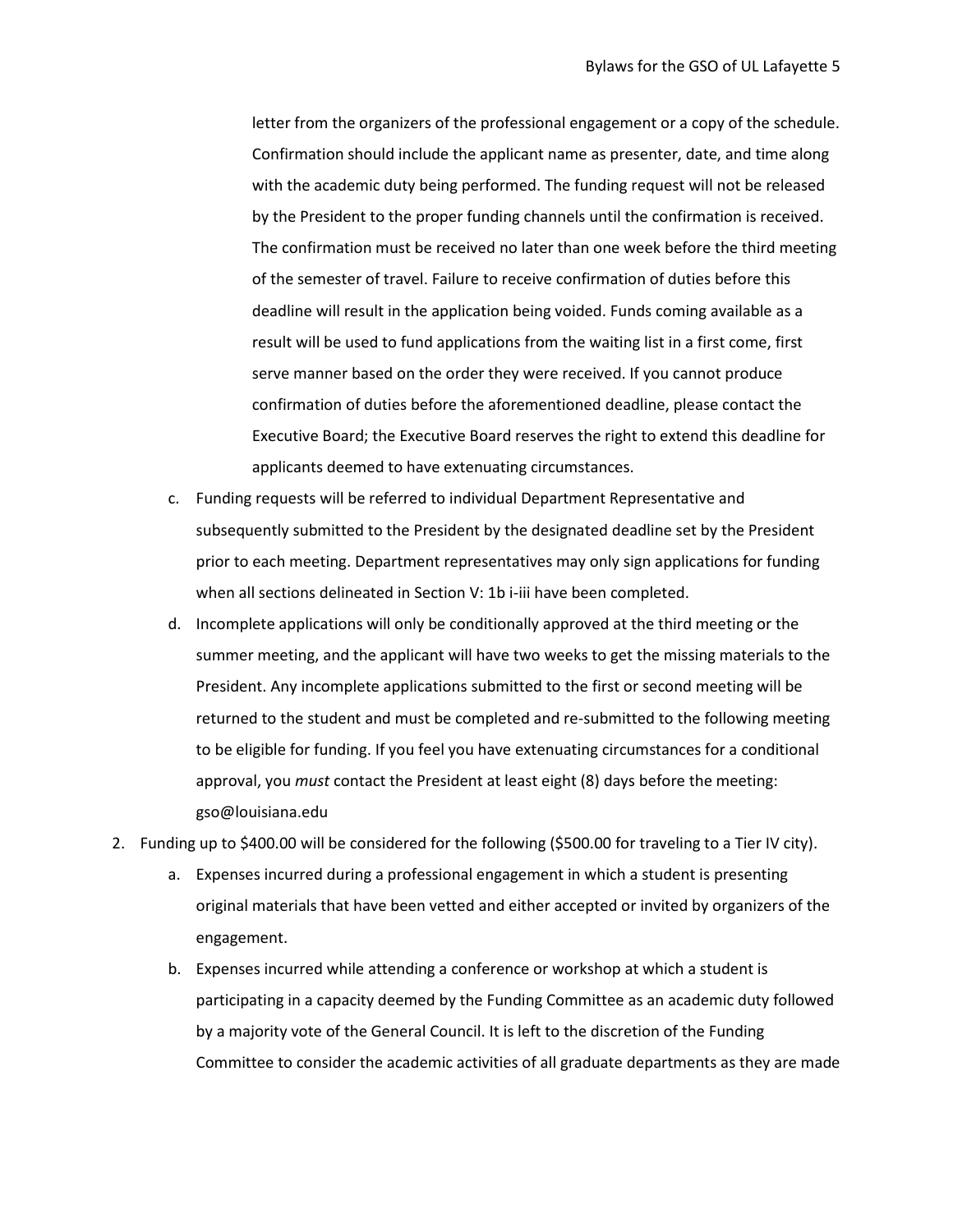known, with an optional appeal to the General Council. It is the responsibility of the Department Representative to bring individual cases to the attention of the General Council.

- 3. Funding up to \$160.00 will be considered for the following:
	- a. Expenses directly related to thesis or dissertation research.
	- b. Expenses directly related to comprehensive exam preparation. This is to include testing fees and the purchase of texts for exam preparation, provided a letter of faculty support is included, specifying that these fees/texts are necessary, and are not required for general coursework (including independent study). When applying for funding to offset the cost of text resources, the applicant must also provide a document providing proof that the library does not carry these materials in any form (print or electronic).
	- c. Project expenses incurred by those students in non-thesis degrees. Expenses must be related to a project that is a requirement for graduation. The term does not include research papers for courses (including independent study).
	- d. Funding for interlibrary loan requests limited to information needed for classes in a particular discipline. Funding is limited to interlibrary loan costs that have been incurred by the student and for which receipts (in compliance with university policies) for such costs are included with the application. These requests will not be considered until the second meeting of a semester (should the meeting take place in the summer semester; these requests will be heard after research and travel request by individuals with scheduled academic duties).
	- e. Funding for professional certification or licensure exams for professional or academic development that are related to thesis or dissertation research, required for degree fulfillment or partial degree fulfillment, or provide demonstrated enrichment of a student's degree program.
		- i. These requests will not be considered for funding prior to the second meeting of a semester (or, after all travel and other research funding has been heard at a summer meeting).
		- ii. Requests for a specific exam will be allowed only once during a student's tenure in said graduate program.
	- f. Funding requests up to an additional \$100.00 will be considered for reimbursement of expenses incurred in physically producing a thesis, dissertation, or graduation project.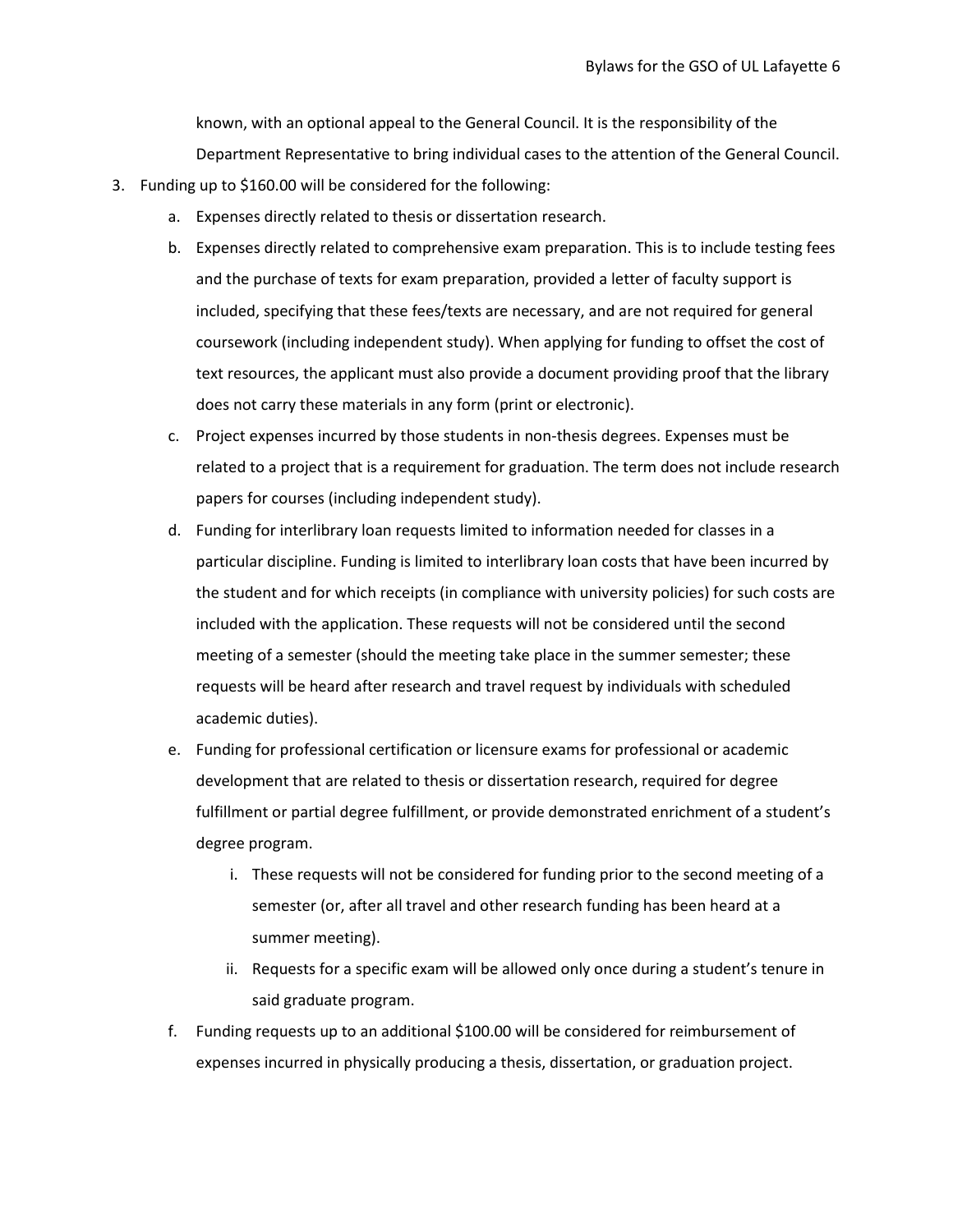- i. These are one-time grants that will not be considered for funding prior to the second meeting of a semester (or, after all travel and research funding has been heard at a summer meeting).
- ii. This grant will be allowed only once during a student's tenure in said program.
- 4. Funding requests up to \$100.00 will be considered for reimbursement of expenses associated with attending conferences without academic duties as defined in the GSO constitution. These applications will not be heard until the  $2<sup>nd</sup>$  meeting of the semester.
	- a. Volunteering at a conference is considered attendance *without* duties as a student is representing the conference and not the University.
- 5. The GSO shall have the right to sponsor or co-sponsor various programs it deems necessary. These programs should benefit graduate students in their pursuit of academic achievement and excellence and should be accessible to all graduate students. Upon application by any departmental representative, and approval by a simple majority of the General Council, programs may be funded up to an amount of \$500.00.
- 6. Funding will not be considered for the following:
	- a. Basic supplies and equipment which should be provided by the University academic department for students' use (such as pencils, printer ink, furniture, standard computer hardware and computer software, etc.).
	- b. This is ultimately left up to the discretion of the General Council.
- 7. Travel Funding Detailed
	- a. Tiers I-IV will be established by the most recent publishing of Louisiana's Policy and Procedure Memoranda (PPM):
		- i. Travel with academic duties to and within a 30 mile radius of locations in Tier I shall be funded up to \$200.
		- ii. Travel with academic duties to and within a 30 mile radius of locations in Tier II shall be funded up to \$300.
		- iii. Travel with academic duties to and within a 30 mile radius of locations in Tier III shall be funded up to \$400.
		- iv. Travel with academic duties to and within a 30 mile radius of locations in Tier IV shall be funded up to \$500.
	- b. Transportation costs by public carrier.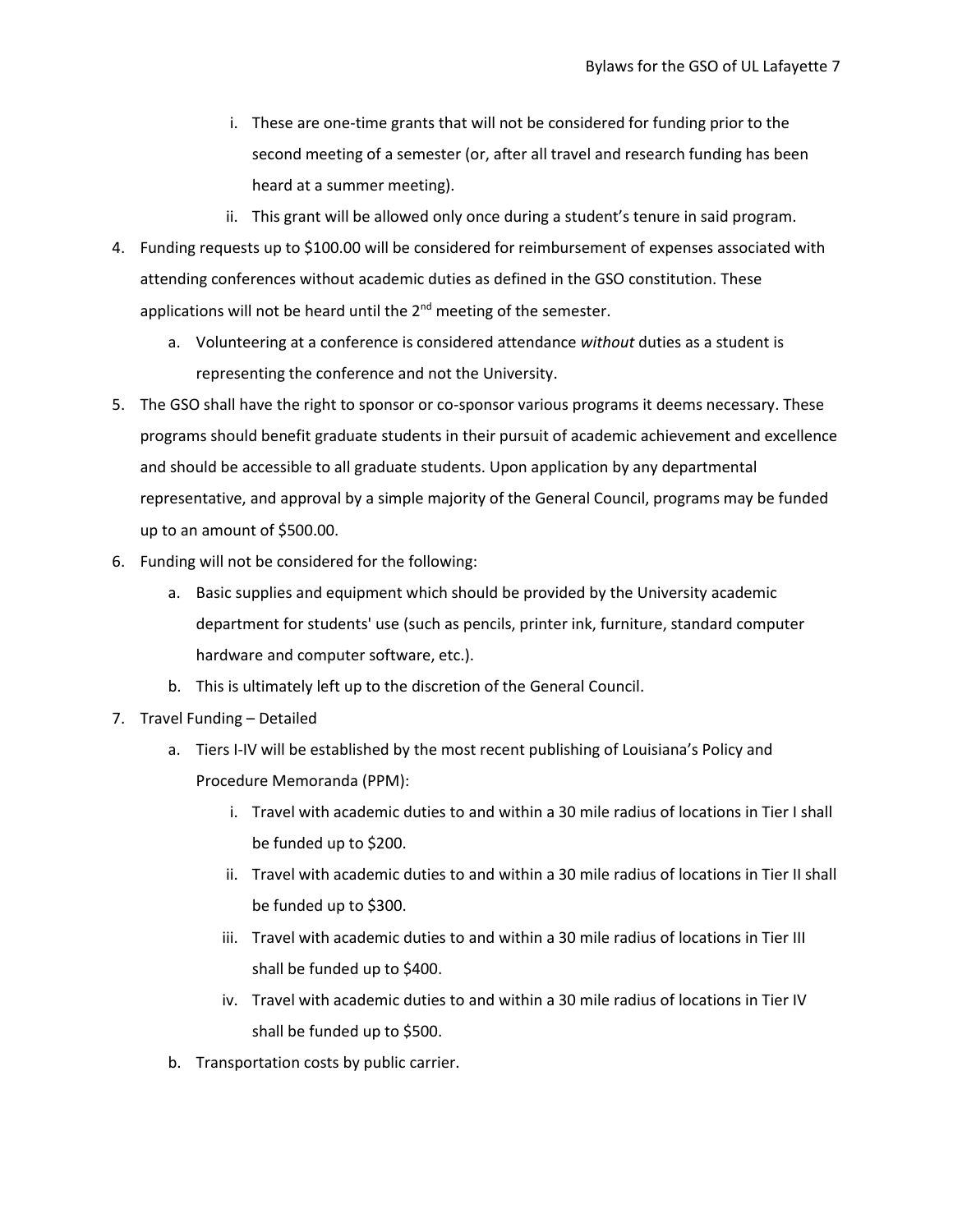- c. Mileage at the University's standard rates for travel by personal or rental vehicle, provided that the student provides a photocopy of a valid driver's license and proof of insurance with their application.
- d. Lodging costs at the rates for a stay of reasonable duration.
- e. Registration fees.
- f. Expenses related to visa applications, provided a visa is essential for travel to the conference.
- g. Cost of meals associated with attending a conference only, up to a maximum of \$30.00 per day without receipts.
- 8. Procedures for Requests for Funds:
	- a. Requests from students whose departments do not have representatives on the General Council shall not be funded until a departmental representative is elected.
	- b. Graduate students not enrolled during the summer semester are not eligible to receive funds at a summer meeting
		- i. These applications may be heard in the subsequent fall semester and treated as a regular fall application.
		- ii. All funds received in the fall, regardless of the semester (Fall or Summer) in which the receipts were generated, will count toward the student's GSO determined funding limit of \$400 (\$500 if international).
		- iii. Graduate students with professional engagements taking place in between semesters can apply for funds in the prior semester or the following semester.
		- iv. Any funds remaining at the end of the summer semester will be rolled into the following fall's budget. Students enrolled in the summer should continue to submit applications for summer funding at the summer meeting.
		- v. Extenuating circumstances because of extended leave and difficulty of obtaining materials or proxy will be considered. Student must email President or have their Department Representative email the President a minimum of eight (8) days before the meeting.
	- c. Students making a request for funding with applications with issues, questions, or that have been preliminarily denied by the Funding Committee must be present at the General Council Meeting. If the student cannot be present, he or she must arrange for a proxy to act as a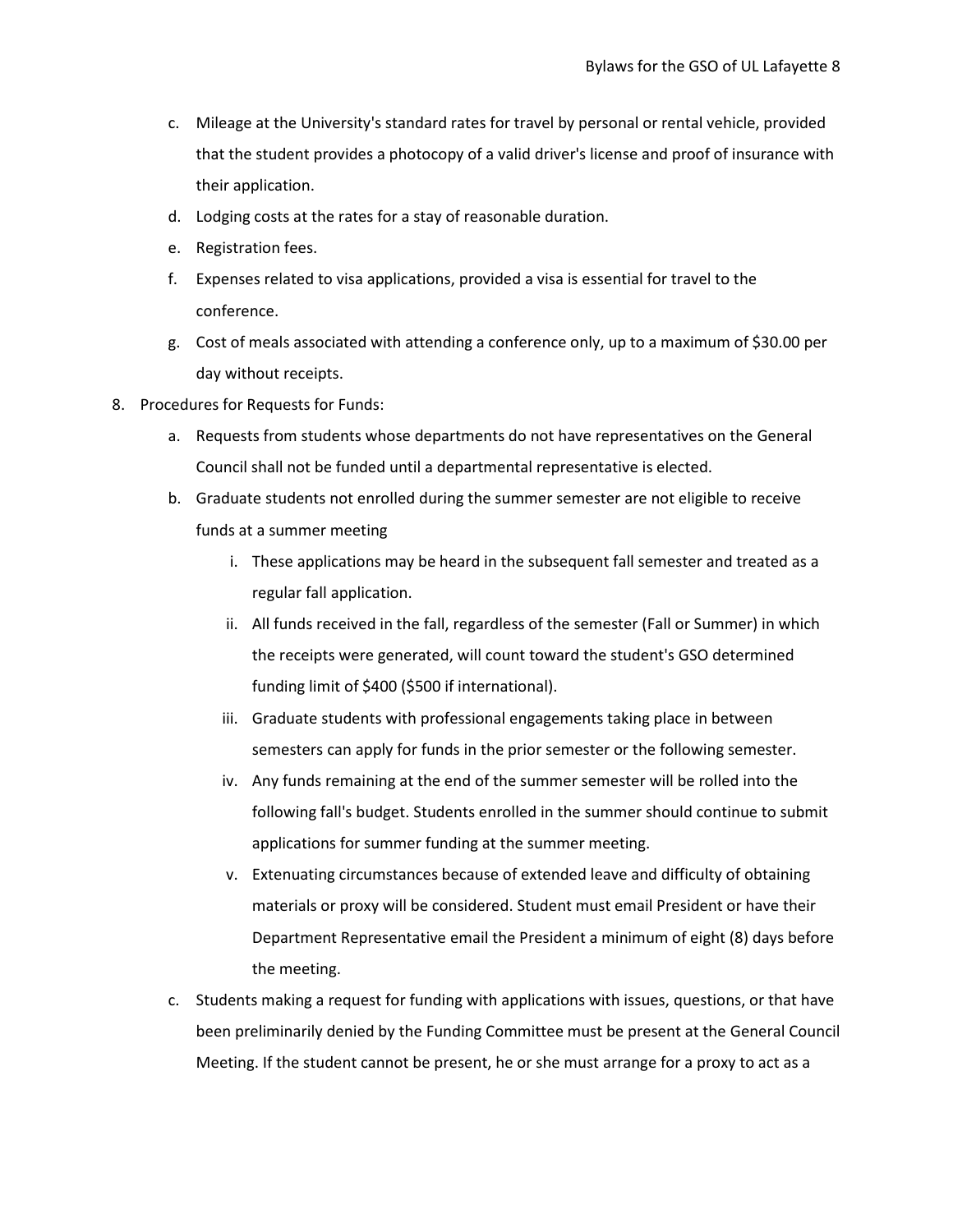representative before the General Council and fill out a "Register an Applicant Proxy" form on the GSO website at least 24 hours before the meeting.

- d. Prior to the General Council Meeting, the student making a request for funds shall deliver the written request to his or her Departmental Representative for initial review. The Departmental Representative shall review the application/request for funds and assure that all required letters, signatures and information necessary are present. The representative forwards the application/request to the Treasurer/Funding Committee for review and scheduling on the Council agenda.
- e. The Funding Committee will review each application on a first-come, first-served basis and make a preliminary decision. The Funding Committee will create a funding allocation report with the details of each application and the committee's decisions. The funding allocation report will be submitted to the General Council for approval.
- f. Requests may be denied if it is determined to be unreasonable by the General Council or by the University Administration. Students are encouraged to accurately and reasonably estimate the expenses that will be incurred.
- g. The President, with specifying grounds, may veto a specific application/request that has been approved by the General Council.
- h. By notification to the President, the student whose request for funds has been denied may appeal the decision to the Council. The President shall affix that appeal on the agenda of the next scheduled GSO Council meeting, or call an additional meeting, whichever is deemed necessary or appropriate by the President. The veto may be overturned by a vote of threefourths (3/4) of the Council membership.
- 9. GSO appropriations are subject to approval by the GSO appropriate University officials, including (but not limited to) the GSO faculty advisor, the Dean of the Graduate School, and the Vice President for Student Affairs.
- 10. Requesting Checks:
	- a. When GSO applications are returned to students, student must fill out attached Check Request Form.
	- b. Any and all receipts required for purchase or expenditures shall be the sole responsibility of the students requesting funds, and shall be turned in to the Office of the Dean of Graduate School. Receipts (accompanied by a Check Request Form) shall be turned in to the Dean of Graduate School no later than the second week of the semester after funds were approved.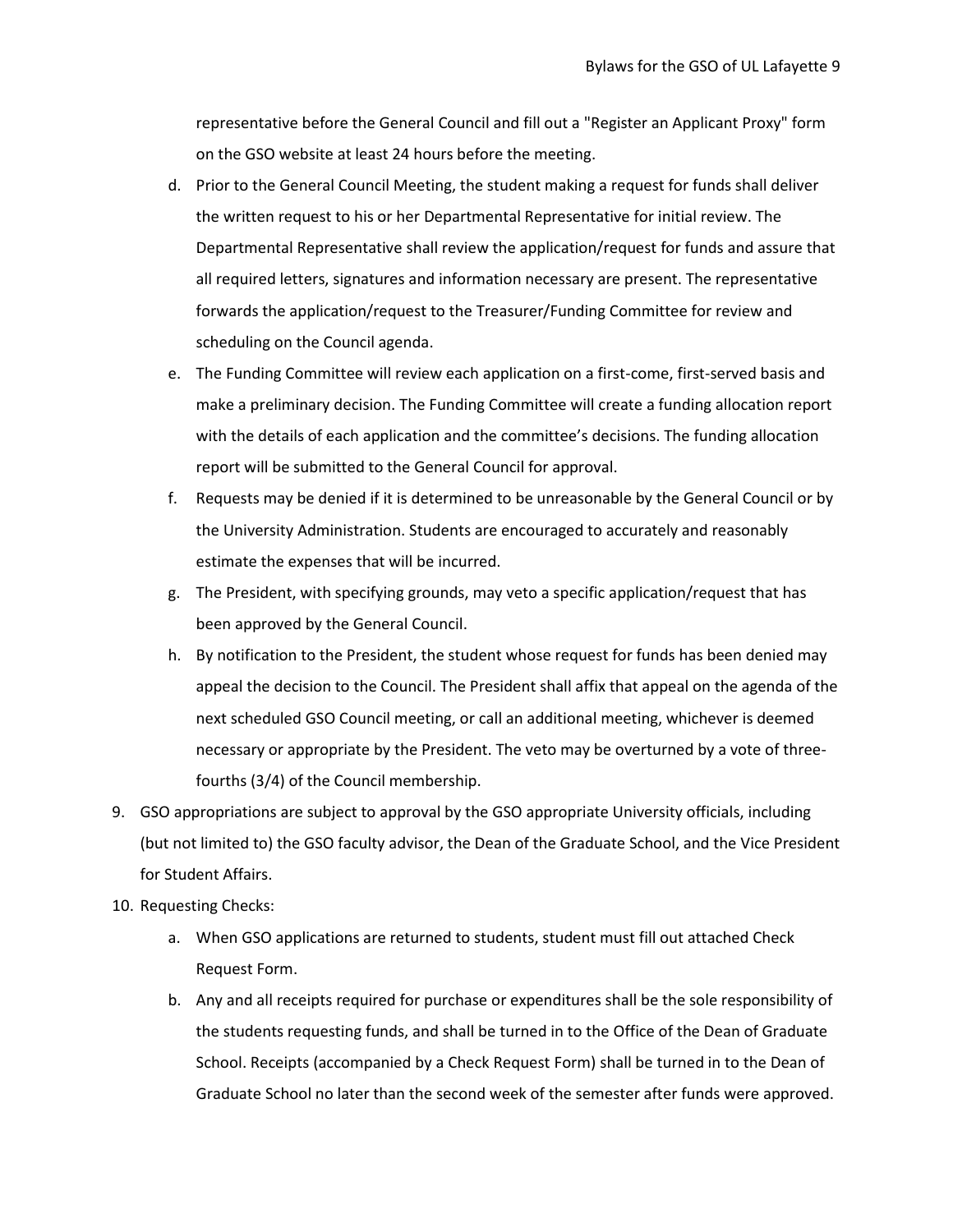If the council approved funds for the Spring semester, the receipts must be turned in by the second week of the Summer semester.

- c. A request for funds from any student who has previously failed to turn in receipts in a timely manner may be rejected. Any unused amounts of any appropriation shall be repaid to the GSO account.
- d. In case of any challenges or delays in submission, students are advised to communicate such appropriately in due time with their GSO Representative and the Executive Board for proper deliberation by the General Council. Upon receiving this, the Council will decide by voting the approval of such in a subsequent meeting.
	- i. Should the student not receive their Check Request Form within a month after the meeting they were approved, they should immediately contact their Representative, Executive Board, and the Graduate School.
- e. In the case of any appropriation or expenditure of funds, it shall be the responsibility of the student requesting funds to be aware of and comply with GSO regulations.

## **SECTION VI: BUDGET**

Budgeting for the General Council shall be determined on the basis of graduate student enrollment. The General Council shall budget a discretionary fund to cover the costs of the operation of the organization as well as for general programs or events approved by GSO. This fund will cover incidental operating expenses incurred by GSO, such as document copying and printing costs, postage and mailings, brochures, etc. Records and/or receipts for such expenditures shall be recorded and maintained by the Secretary-Treasurer, or just the Treasurer if the position has been split.

After the predetermined amount has been deposited toward the discretionary fund, the remainder of a given semester's budget will be divided into travel funding and research funding/printing cost, with the Council-determined allocation being 70/30, respectively.

#### **SECTION VII: RECORDS**

Minutes shall be taken at each GSO meeting by the Secretary-Treasurer, or just the Secretary if the position has been split. In the absence of the Secretary, the minutes shall be taken on appointment by any executive or council member. A file of said minutes shall be kept for each academic year. Minutes will be posted on the GSO website for information and archive purposes. To this file shall be added all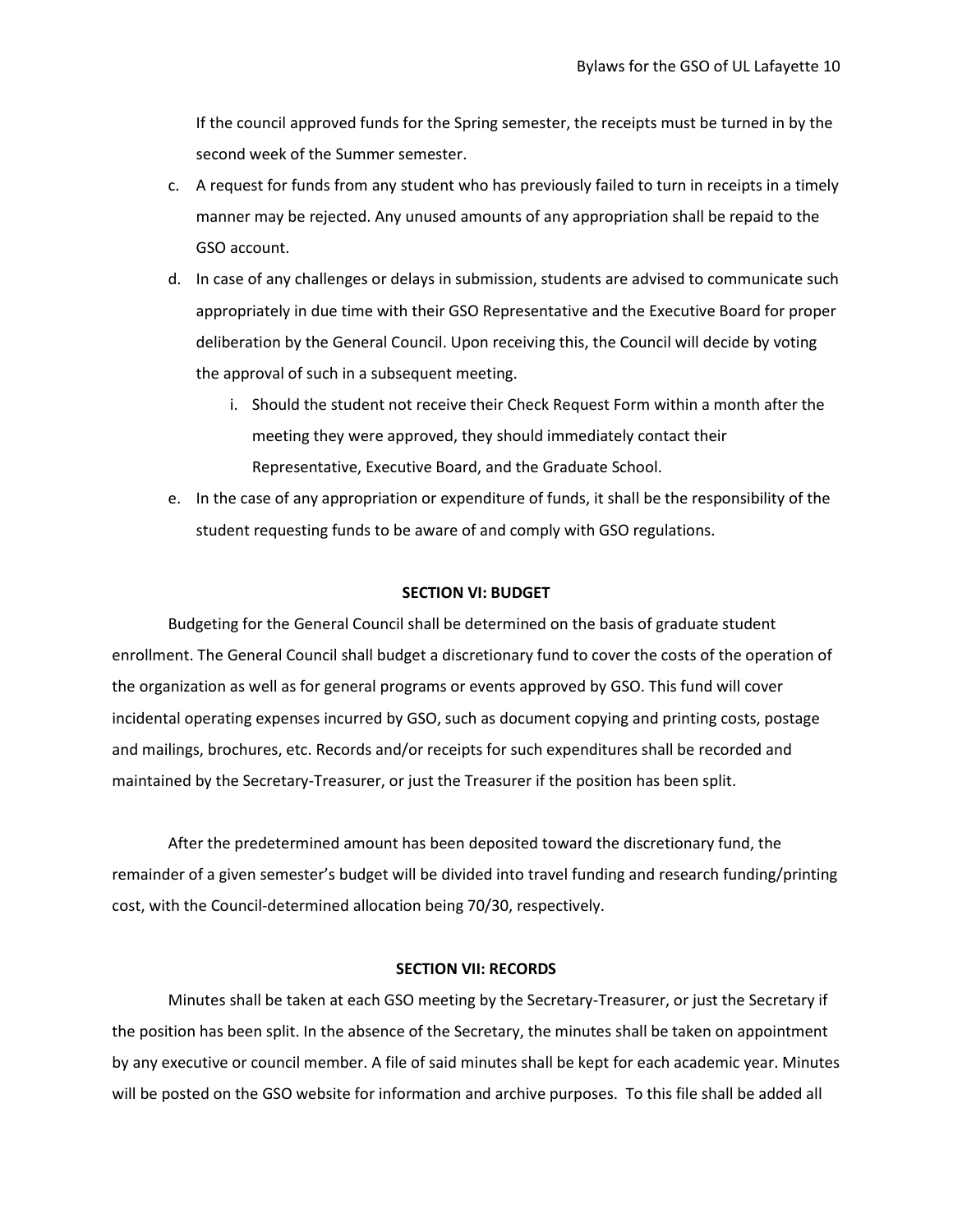reports from Council Committees, pertinent correspondence, expenditure receipts and copies of all requests for funds which have been denied or otherwise not funded.

Separate files may be kept each academic year, with the preceding year's files being sent to the office of the GSO Advisor for retention for a period of a minimum of three years. All records of the General Council proceedings shall be open for review and inspection by concerned individuals.

All equipment paid for by GSO funds and not consumed by the specific project shall remain the property of the GSO under the applicant's respective laboratory (or the University Library, subjected to approval). All research supplies that are partially funded by the GSO will be property of the GSO on a case-by-case basis. Said equipment or items shall be maintained by the applicant's respective laboratory (or the University Library, subjected to approval).

A roster of departmental representatives shall be maintained and updated each semester. It shall include pertinent information (name, address, telephone/office, and telephone/home) of each representative to GSO.

#### **SECTION VIII: DISSOLUTION**

Should the GSO ever dissolve, all surplus funds and physical assets belonging to the GSO shall be turned over to the University Graduate School for the benefit of existing programs for graduate students and the maintenance of any GSO projects which may require supervision.

## **SECTION IX: BYLAW AMENDMENT**

Bylaws of the GSO may be amended by a two-thirds (2/3) majority vote of the Council.

### **SECTION X: APPENDIX**

- 1. General rules for Committees
	- a. Eligibility for Membership All representatives are required to be on a committee. Any current Graduate student may join any committee, pending approval of the committee chair.
	- b. Rights of Members Each committee member has the right to one vote on committee issues.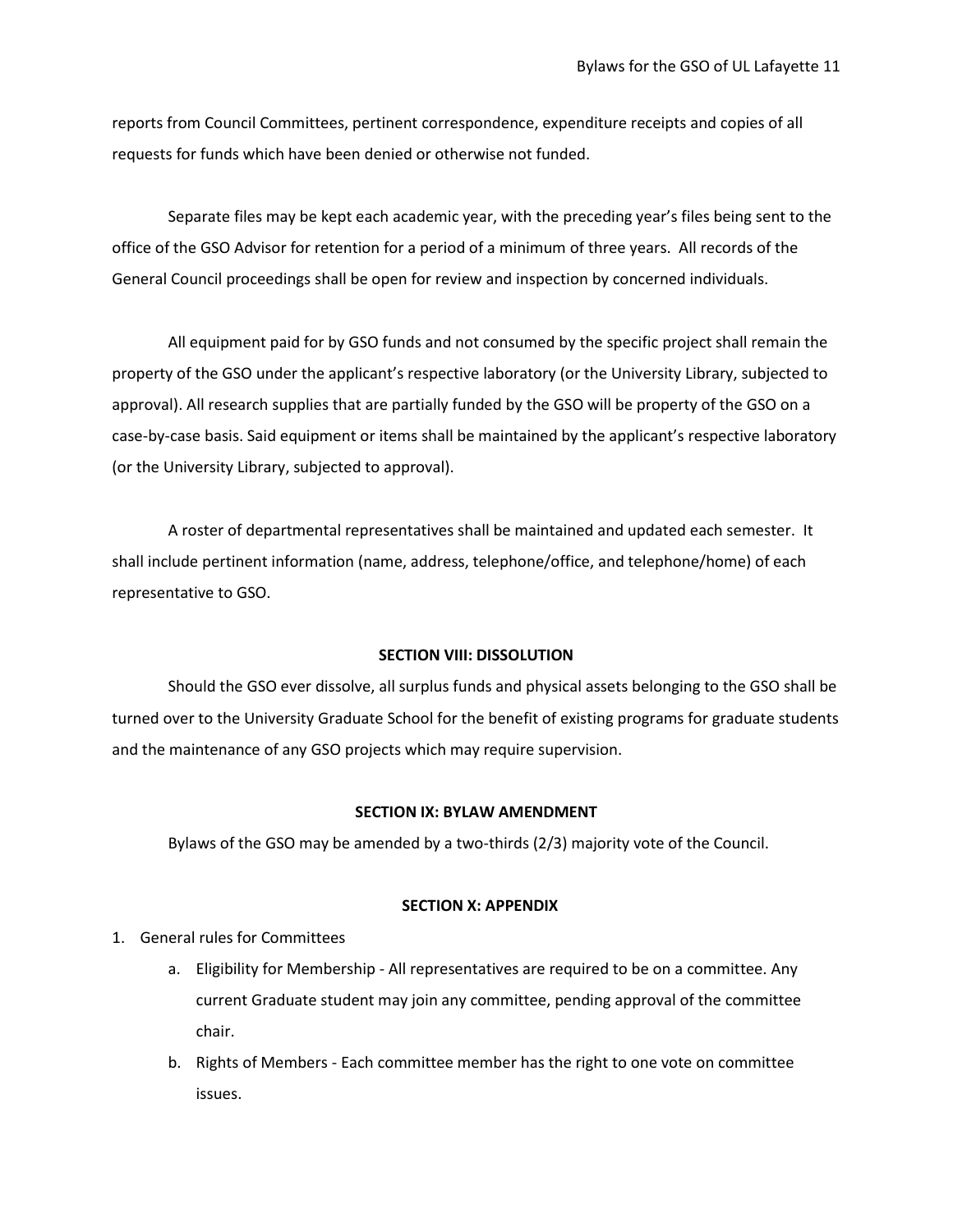- c. Resignation and Termination Any member may resign by filing a written resignation with the chair. A member can have their membership terminated by a majority vote of the General Council membership. The recommendation to termination committee membership shall be presented to the GSO by the chair after majority of committee members have voted in favor of the termination.
- d. Regular Meetings Regular meetings of the committee shall be held at least once before each council meeting, at a time and place designated by the chair.
- e. Special Meetings Special meetings may be called by the chair or the president with the petition signed by 2/3rds of the Council members.
- f. Quorum A quorum for a meeting of the committee shall consist of at least Fifty percent (50%) plus 1 of the committee membership.
- g. Voting All issues to be voted on shall be decided by a simple majority of those present at the meeting in which the vote takes place.
- h. Approval All the decisions made by the committee will be executable only when it is approved by the majority of the General Council votes.
- i. Reporting Each committee chair shall create a report of its activities to be presented at the meeting of the General Council.
- j. Changing Each committee shall vote to change its purpose, objectives, deliverables, and committee bylaws at any time by committee vote with approval of the GSO council by vote.
- k. Dissolving The process of dissolution can be started by any active member of the General Council by letter, electronic or typed, to the Committee chair and GSO Executive Board. A meeting will then be held within five business days of the letter being received to discuss if the committee should be dissolved. At this meeting, any active member of GSO may speak for or against the dissolution. If the quorum is present, a vote of two thirds majority (⅔) will dissolve the committee. The Committee chair will be responsible to giving all relevant information, documents, and physical items to the GSO President.

## **Advocacy Committee**

**Specific Purpose.** The Advocacy Committee is responsible for the advocacy of graduate student's issues at University of Louisiana at Lafayette and work with official University channels to resolve the problems affecting graduate students personal and academic achievements at UL Lafayette.

## **Objectives:**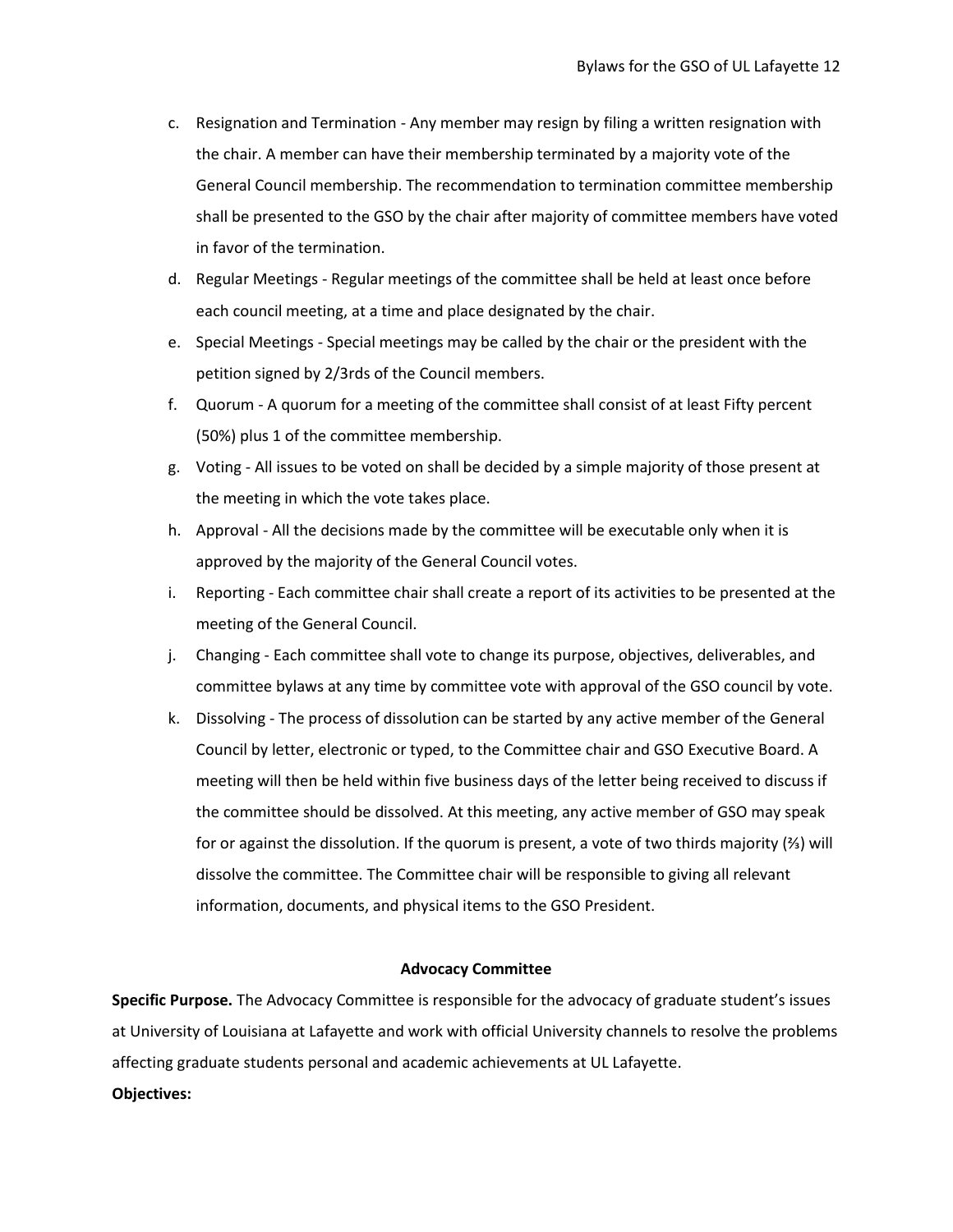- 1. To effectively communicate to graduate students, UL Lafayette, and the community at large and bring their concerns and voices to the council.
- 2. To advocate the students' concerns in the General Council meeting and recommend policies or actions to resolve them.
- 3. To write to official University channels and work with them for the resolution of any affairs affecting the graduate student's life and academic achievements.

## **General Responsibilities**

- 1. The Advocacy Committee will continue to keep members of the GSO council and the graduate student body informed about the important and upcoming policies.
- 2. The Advocacy Committee will be responsible to survey graduate students for issues that may affect a graduate student's life and academic progress and to take appropriate action.
- 3. The Advocacy Committee will study and make recommendations to the General Council all the legislative matters including: drafting legislation with the Graduate Student Representatives in the Student Government Association, writing letters to University of Louisiana system officials, working with the Dean of the Graduate School, writing letters to the Louisiana legislature.

## **Deliverables:**

- 1. A maintained and updated GSO advocacy report.
- 2. Active and effective graduate student's forums and task forces.
- 3. A report of all the committee's actions at every General Council meeting.
- 4. Recommendation of any policy change or any legislative matter to the council.
- 5. Write any official and legislative document for the GSO.

# **Funding Committee**

**Specific Purpose.** The Funding Committee is responsible for the processing all funding requests, maintaining the finances of GSO appropriately, making suggestions for the GSO to find alternative revenue solutions, and working with official University channels for the financial activities.

# **Objectives:**

- 1. To effectively maintain and update GSO finances.
- 2. To create and maintain the GSO financial spreadsheet and all other financial document.
- 3. To update the General Council about current financial situations and recommend decisions related to funding allocations and other financial matters.
- 4. To make suggestions to the GSO on finding alternative revenue solutions.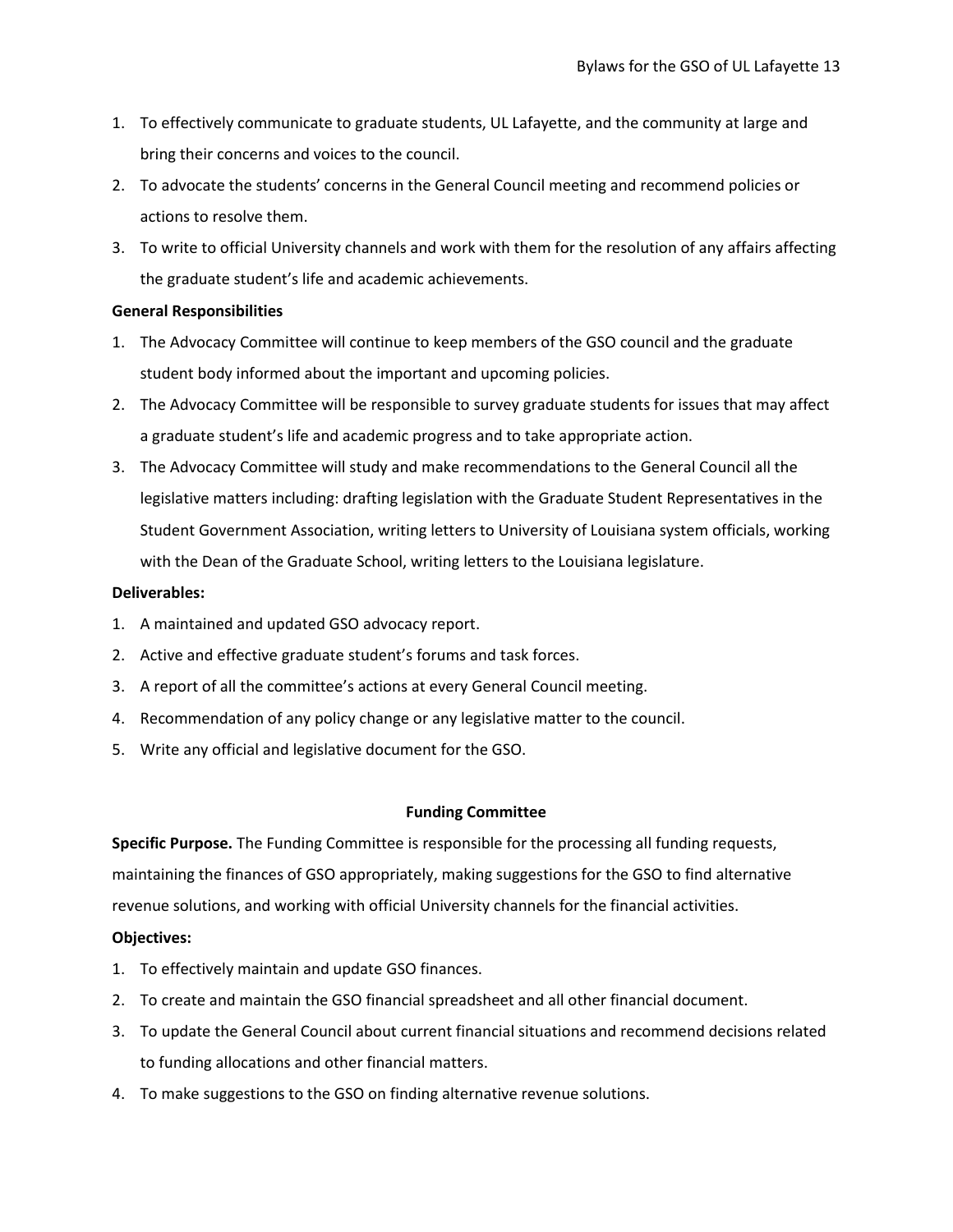# **General Responsibilities**

- 1. The Funding Committee will suggest appropriate methods for applying the GSO funds and process the applications to the council.
- 2. The Funding Committee will be responsible to maintain the GSO financial spreadsheet and all other financial documents.
- 3. The Funding Committee will maintain the contact between GSO and official University channels for financial and related activities.
- 4. The Funding Committee will work for new funding opportunities, new funding areas for the graduate students, and other opportunities to increase the revenue of GSO.

# **Deliverables:**

- 1. A maintained and updated GSO Financial spreadsheet.
- 2. An updated budget every semester.
- 3. A report of all the committee's actions at every General Council meeting.
- 4. An updated and shareable record of the GSO finances.

# **Communications Committee**

**Specific Purpose.** The Communications Committee is responsible for updating the membership of the graduate school through various real life and electronic means. This includes but is not limited to GSO General Council meetings, Graduate School events, and special issues facing graduate students.

# **Objectives:**

- 1. To effectively communicate to graduate students, UL Lafayette, and the community at large.
- 2. To create and maintain various social media platforms with up to date information relevant to the GSO.
- 3. To create and distribute reminders of the GSO meetings.

# **General Responsibilities:**

- 1. The Communications Committee will continue to keep members of GSO informed about the important and upcoming issues through a wide variety of channels such as the GSO website, OrgSync, and social media platforms as Facebook, Twitter, etc.
- 2. The Communications Committee will be responsible for maintaining the GSO website, OrgSync, and social media platforms as Facebook, Twitter, etc. to notify graduate students of funding opportunities, application procedures, required documents to submit the application, and deadlines, etc.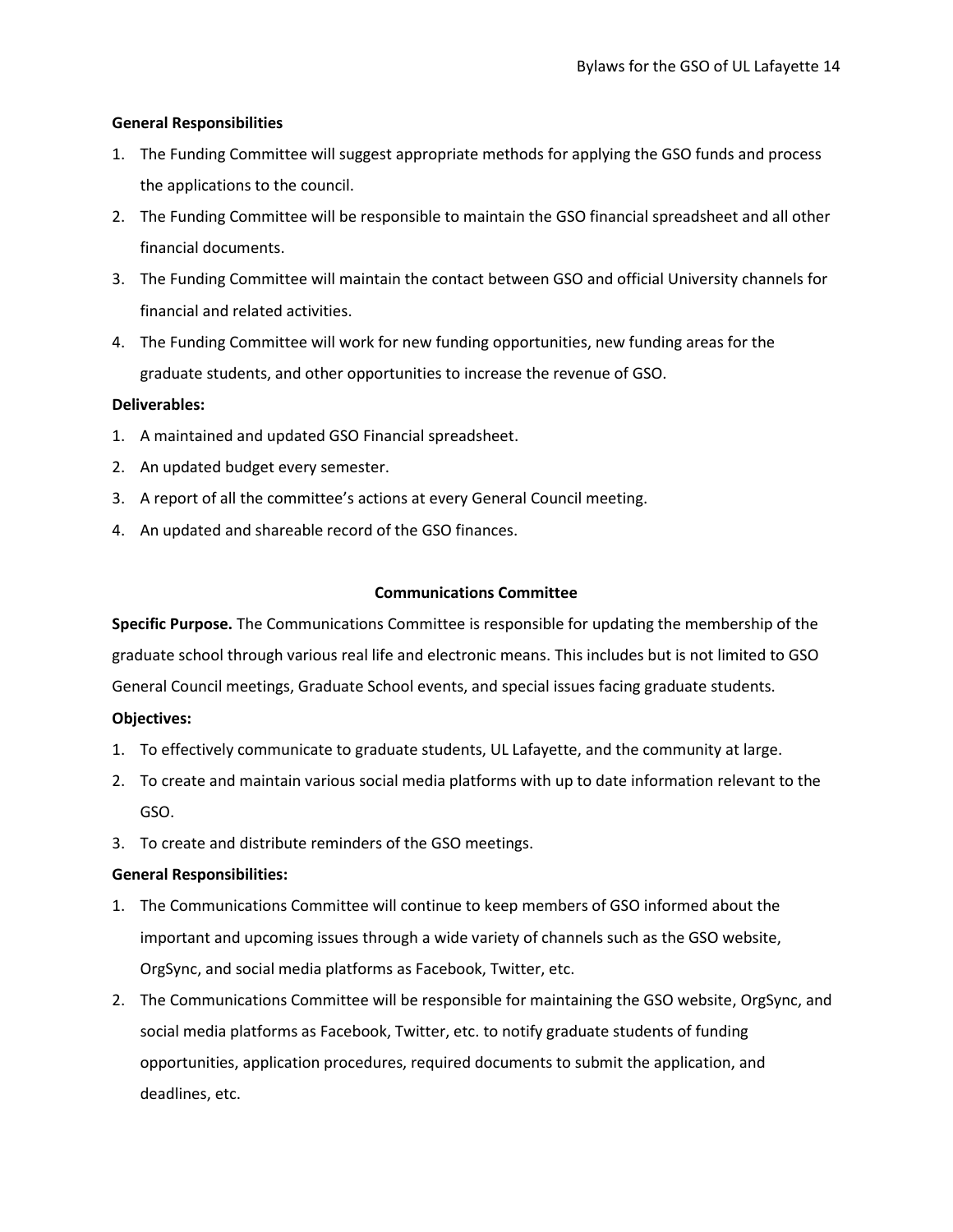- 3. The Communications Committee will maintain the contact information for all current and past representatives by the way of a census at the beginning of every semester.
- 4. The Communications Committee will work to foster the GSO in any capacity it determines as appropriate to reach out to more members of its community, which may include but not limited to its existence, new funding opportunities, important events with relevance to the graduate students' need.
- 5. The Communications committee will create and maintain a record of the usernames and passwords to all platforms that will be passed on to future Communications Committees.

# **Deliverables:**

- 1. A maintained and updated GSO website, OrgSync, and social media platforms as Facebook, Twitter, etc.
- 2. An updated census of representatives every semester
- 3. A report of all the committee's actions at every General Council meeting
- 4. An updated and shareable record of the login information

## **Roles and Responsibilities of Departmental Representatives**

- 1. Representatives must attend all meetings.
	- a. The GSO meets three times during each of the Fall and Spring Semesters and once during the Summer Semester.
	- b. If a representative misses a meeting, no one from his or her department can be considered for funding at that meeting, per bylaws Section I.
	- c. Representatives may enlist a proxy representative to fill in for them if they are unable to attend a meeting.
- 2. Representatives are responsible for ensuring that applications from their departments are complete prior to submission.
- 3. Representatives are responsible for keeping the graduate students in his or her department up to date on GSO matters, as well as university matters that pertain to or involve graduate students.
- 4. Representatives should be familiar with application procedures in order to assist students in the application process and to ensure that submitted applications meet all of the listed requirements.
- 5. Representatives are responsible for finding a successor and ensuring that they understand all of the above requirements.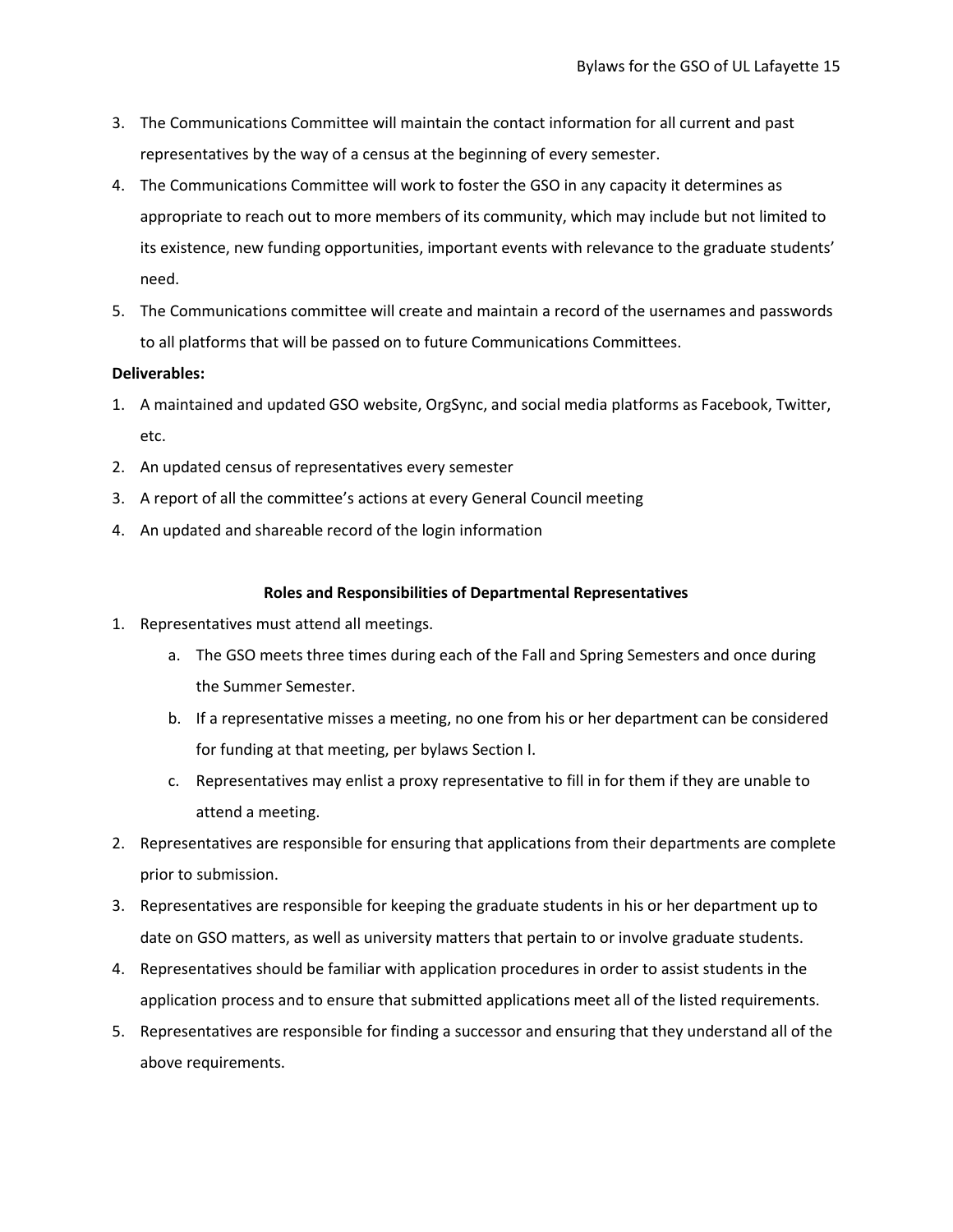6. Representatives are responsible to serve at least one of the committees mentioned in Section IV and follow the duties explained in the corresponding committee guidelines as explained in Section X.